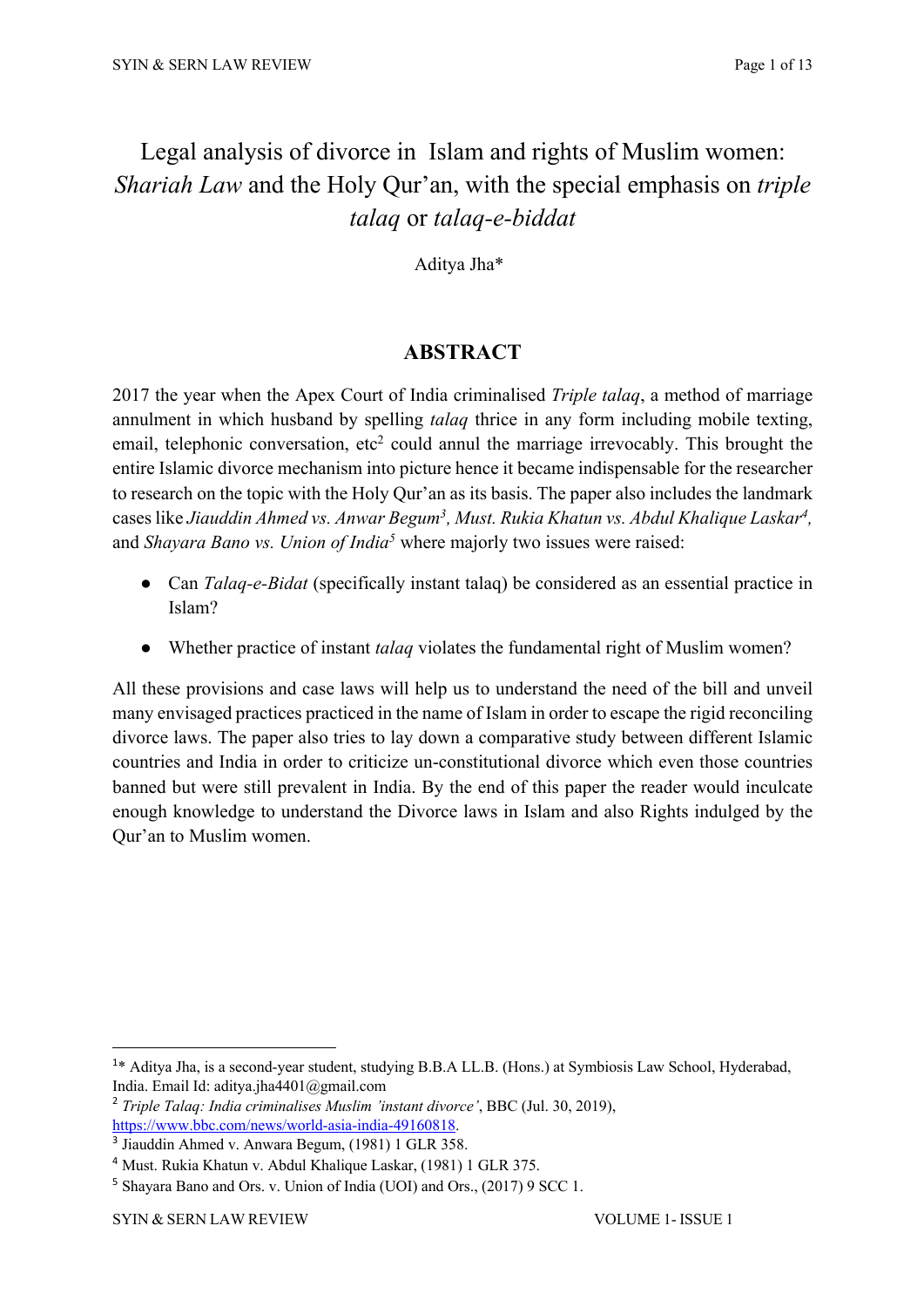## **INTRODUCTION**

Dominance over women is no new concept for human civilisation contrary to the fact that women are the source of life. But Islam has changed this concept by specifically influencing the matrimonial regulations<sup>6</sup> and one of its classic evidence was recognised by *Tahir Mahmood*<sup>7</sup> which at present is known as the Break Down theory(all sorts of contentious events like riots, rebellion, etc happens in the society when mechanism of social control lose its restraining power)<sup>8</sup>. It is clearly understood that the Prophet was against divorce when he interpreted that "*all the things which have been permissible to men, Divorce is the most hated by Alla*"9. Hence the researcher believes that it is necessary for true followers of Islam to interpret the text of *Alla* in its true sense.

Divorce more prevalently known as *Talaq* in Islam (adherents of Hanafi Sunni Islamic School of Jurisprudence<sup>10</sup>) signifies annulment of marriage which can be emanated from either side. Qur'an's Chapter 2: 231 states that "*Talaq is permissible twice*" which means that pronouncement of *talaq* for third time dissolves marriage and husband and wife can remarry only when wife has married again and again got divorced (Ouran  $2:230$ )<sup>11</sup>. The Our'an provides a greater extent of rights and privilege to the male over women and favours reconciliation between couple evident when mentions that "*And their husband have greater right to take them back in the period, if they wish for reconciliation*"12.

Now when it comes to India just like every other country has its own legal mechanism of marriage as well as separation, so does India13 but when it comes to marriage people tend to follow their religious tradition as marriage across all major religions in the world is considered as a holy sacrament. The major challenge while revoking *triple talaq* was whether the Parliament has the authority to criminalize a religious practice<sup>14</sup>. In *Ratilal Panachand Gandhi vs. State of Bombay15* the Supreme Court held that Right to freedom of Conscience and Right to freely profess, practice, and propagate once religion is a fundamental right $16$  but are subject

8 Bert Useem, *Breakdown Theory of Collective Action*, 24 Annual Review of Sociology 215-238 (1998), https://www.annualreviews.org/doi/abs/10.1146/annurev.soc.24.1.215?journalCode=soc#:~:text=Breakdown%2 0theory%20is%20the%20classic,trol%20lose%20their%20restraining%20power.

<sup>9</sup> PEER MAHMOD EBRAHIM, LIGHT, KNOWLEDGE, TRUTH: FAMILY LIFE IN ISLAM 99-100 (1973).

<sup>6</sup> BEGAM, SULTAN JAHAN, AL-HIJAB OR WHY PARDAH IS NECESSARY FOR ISLAMIC INJUNCTION ON FEMALE SECULSION 120 (1968).

<sup>7</sup> TAHIR MAHMOOD, THE MUSLIM LAW OF INDIA 95 (1980).

<sup>10</sup> Syed Mohammed, *Hanafi Jurisprudence sanctions triple talaq,* THE TIMES OF INDIA (Aug. 23, 2017, 06:40 AM), https://timesofindia.indiatimes.com/city/hyderabad/hanafi-jurisprudence-sanctions-tripletalaq/articleshow/60182584.cms.

<sup>11</sup> ISLAM AWAKENED (Oct. 16, 2020, 10:21 AM), https://www.islamawakened.com/quran/2/228/.; Maulana Muhammad Ali, *English Translation and Commentary of the Holy Quran* (2010).  $12$  Id.

<sup>13</sup> S Keerthana & Sathishprem SR Raghuvarathan, *Comparative analysis of divorce laws: A look into the divorce laws of Islamic world*, 4 International Journal of Law 81, 81-88 (2018), http://www.lawjournals.org/download/364/4-4-24-643.pdf.

<sup>14</sup> Supra 1.

<sup>15</sup> Panachand Gandhi v. State of Bombay, 1954 AIR 388.

<sup>16</sup> INDIA CONST. Art. 25.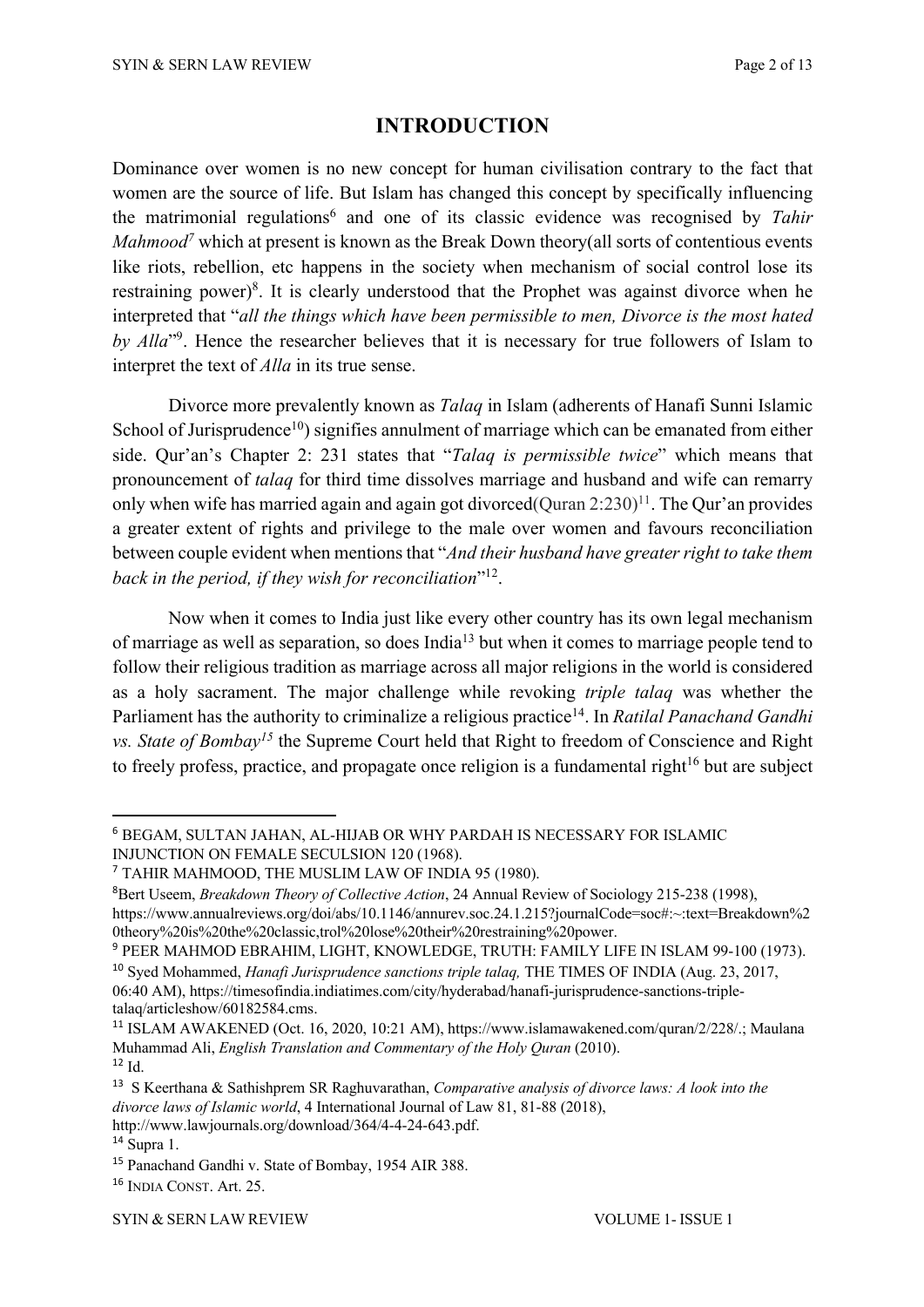to reasonable restrictions. Those restrictions are as follows: *Firstly,* Freedom to profess and practice one's religion doesn't give the follower the right to infringe any subject of public morality, order or health. *Secondly,* State has full authority to make decisions regarding any secular subject on socio, economic and political issues which might also be a subject to religious practice.

When it comes to Islam there are three forms of divorce- *Ahsan, Hasan and Talaq-e-Bidat* amongst which *Talaq-e-Bidat* is the only one which is irrevocable<sup>17</sup> which be further discussed in the later paper. Soon after *talaq* is pronounced the wife is in most cases expected to leave the matrimonial house and arrange for her own livelihood which is mostly staying with her parents until the husband agrees to remarry her<sup>18</sup>. The ill mentality of our society considers her as a burden and disgrace for the family. All these events have an adverse effect on her psychology. This gets add on when the husband denies his financial commitment towards the family which make the wife responsible to feed her children. It is a fallacy that *Shariah Law*  gives power of dominance to husband, but in reality wife has certain rights of entitlement which they are abruptly denied as husbands loses their sense of justice and good conscience towards there wife and also lack of knowledge and awareness among the Muslim women which will be discussed in further paper.

# **DIFFERENT ASPECTS OF DIVORCE UNDER ISLAMIC LAW**

In Islam marriage is considered as a contract and divorce can be termed as breach of that contract<sup>19</sup>. In order to completely understand the concept we need to systematically dig into its various concepts. The Holy Qur'an being the source of *Shariah Law*, becomes necessary on researchers part to explore in order to understand the gist of divorce norms which the society follows claiming it to be mentioned in the Qur'an. Even-though the Holy Qur'an stands marriage as an infinite firm bond but still lays down rules in order to annul the marriage<sup>20</sup>. When things gets adverse between spouse then the Qur'an claims them to stay together after the pronouncement of divorce or *talaq*<sup>21</sup> and if during this period husband and wife undergoes sexual intercourse then the divorce automatically stands null and void $22$  but if there is none ever then no waiting period is required<sup>23</sup>. This waiting period (known as *iddat*) lasts till the third menstruation cycle of the women. For women who don't menstruate anymore for them it's

http://www.ungei.org/dfid\_promoting\_womens\_rights.pdf.

<sup>17</sup> Pinaki Chakraborty, *Triple Talaq bill: Key Things to Know,* THE TIMES OF INDIA (Jul. 30, 2019, 16:23 PM), https://timesofindia.indiatimes.com/india/triple-talaq-bill-key-things-to-know/articleshow/70449972.cms. <sup>18</sup> Centre for Islamic Legal Studies & Ahmadu Bello University Zaria, PROMOTING WOMEN'S RIGHTS THROUGH SHARIA IN NORTHERN NIGERIA 18-23, (British Council 2005),

 $19$  Supra 8.

<sup>&</sup>lt;sup>20</sup> HARALD MOTZKI, MARRIAGE AND DIVORCE: ENCYCLOPEDIA OF THE QUR'AN 279 (Jane Dammen McAuliffe (ed.) Brill 2006).

<sup>21</sup> *Towards Understanding the Qur'an*, ISLAMIC STUDIES 65:1,

https://www.islamicstudies.info/tafheem.php?sura=65&verse=1&to=12.

<sup>22</sup> Supra 20, Qur'an 65:1.

<sup>23</sup> Supra 20, Qur'an 33:49.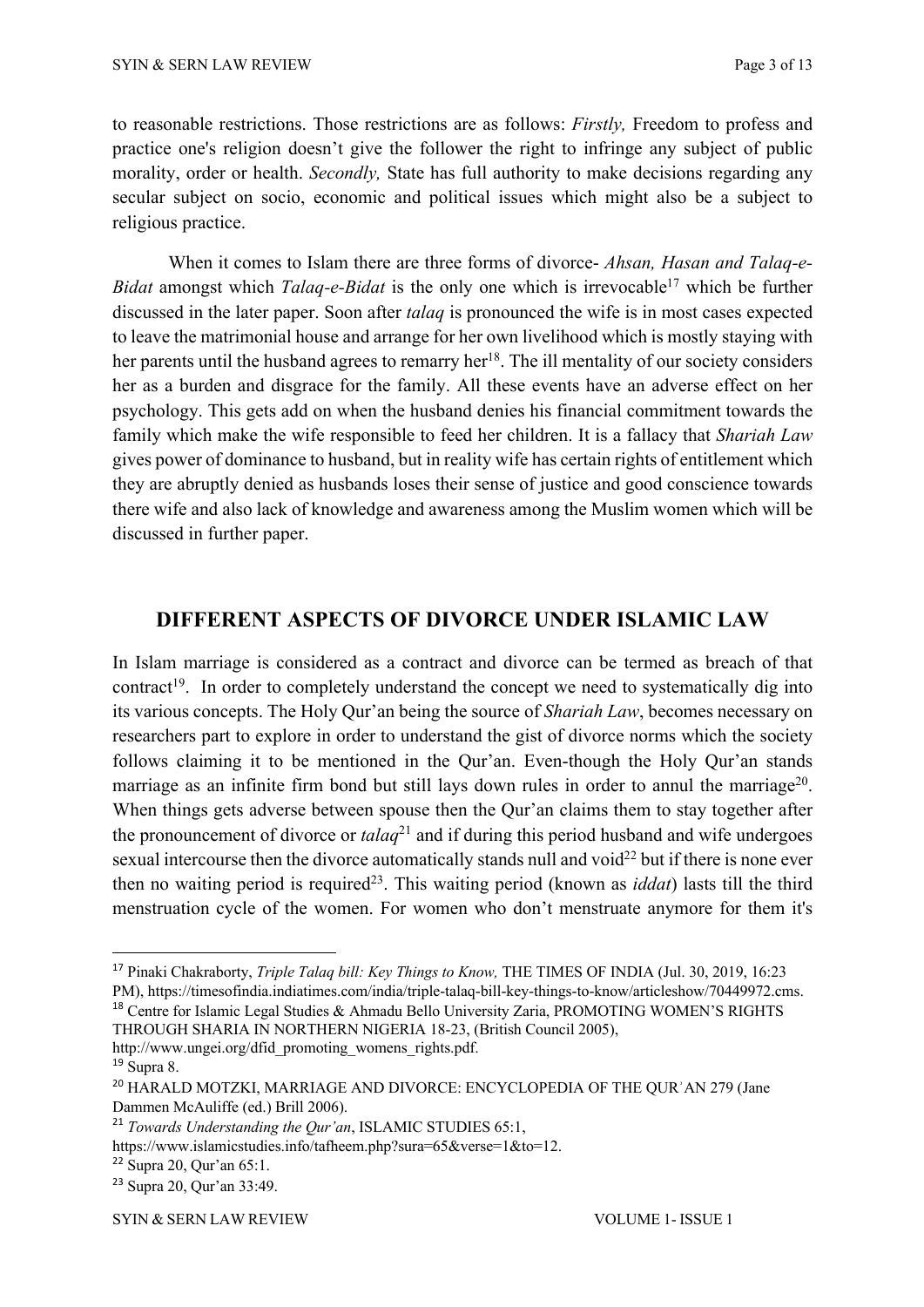three months and for women who are pregnant for them the waiting period lasts till the time they deliver the baby<sup>24</sup>. If even after the waiting period the couple wants to undergo divorce then to complete the procedure they need two witnesses<sup>25</sup>. Unless it is the third divorce between the same husband and wife, then husband and wife can remarry after divorce if they wish. But after third divorce the wife shall get married with someone else and get divorced again<sup>26</sup> to be eligible to marry her first spouse which is also known as *Nikah Halala27* .

#### **INFERENCE**

The researcher interprets that all these provisions clearly exhibit that the Holy Qur'an gives equal rights to both men and women towards divorce. Islamic Law Scholars even claim that the concept of *Triple talaq* is a misinterpretation of the holy Qur'an of the men in order to dominate women in the society<sup>28</sup>. In many instances men tend to annul their marriage on the phone by simply texting *talaq* three times. They tend to allow husbands to dominate them, endure with their aggressive behaviour and completely sacrifice their own life to them.

#### **VARIANT WAYS OF DIVORCE UNDER MUSLIM LAW**

The Qur'an lays down various modes of divorce. Some of them are discussed below:

#### A. UNANIMOUS ACT OF THE HUSBAND

In Islamic law husbands can unilaterally annul the marriage by methods which can be distinguished in broader terms as revocable and irrevocable. This revocable form is termed as approved method of divorce and it gives *locus poenitentias*<sup>29</sup> to male whereas the irrevocable one is considered as unapproved  $30$ .

Following are the forms of divorce $31$ :

● *Talaq-e-Sunnat or Talaq-e-Raje*- This is a revocable form of divorce which can be further sub-divided into:

<sup>24</sup> Supra 20, Qur'an 2:228 & 65:4.

<sup>25</sup> Supra 20, Qur'an 65:2.

<sup>26</sup> Supra 20, Qur'an 2:230.

<sup>&</sup>lt;sup>27</sup> Vatsala Singh, *What does Ouran say about Nikah Halala? Will banning it help?*, THE QUINT, (Jul. 24, 2018, 18:26 PM), https://www.thequint.com/voices/women/so-what-does-the-quran-say-about-nikah-halalatriple-talaq-polygamy.

<sup>&</sup>lt;sup>28</sup> ABDUL ALA MAUDUDI, THE MEANING OF THE QURAN 159-60 (1972).

<sup>&</sup>lt;sup>29</sup> Locus Poenitentiae means a privilege back out from a contract before it is completed. https://www.merriamwebster.com/legal/locus%20poenitentiae.

<sup>30</sup> FIRAASAT ALI & FURGAN ALI, DIVORCE IN MOHAMMEDAN: THE LAW OF TRIPLE DIVORCE 21(1983).

<sup>31</sup> All India, *Triple Talaq and Other Forms of Muslim Divorce Explained*, NDTV (Dec. 28, 2017, 19:55 PM), https://www.ndtv.com/india-news/triple-talaq-and-other-forms-of-muslim-divorce-explained-1793123).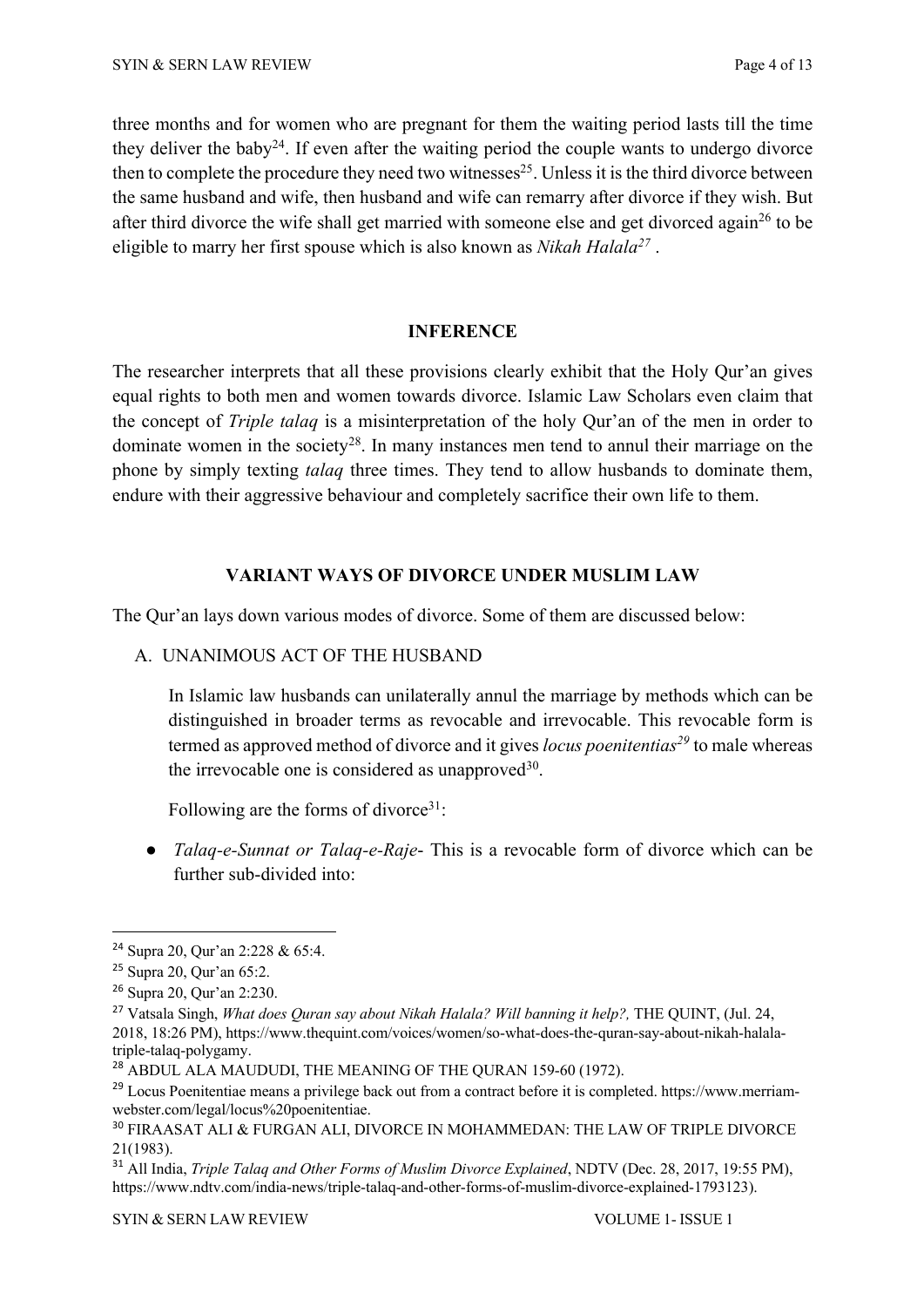a. *Talaq-e-Ahsan* – In this form of marriage the husband expresses his intention to annul the marriage by making a statement which says "*I have divorced thee*" during *tuhr*(period when the wife isn't menstruating) and then they have to wait till the *iddat* period is over which for a women is three monthly periods. During this period the wife isn't allowed to remarry. During the *iddat* period if they consummate or the husband declares "*I have retained thee*" then the divorce gets revoked and they again get status of spouse.

In case of pregnant women the *iddat* period lasts till she gives birth to the baby and for women after menopause it is three months.

- b. *Talaq-e-Hassan* In same line as *Talaq-e-Ahsan*, *Talaq-e-Hassan* the process of divorce initiates with pronouncement by the husband but unlike *Talaq-e-Ahsan* three pronouncements are to be made within a period of three months. If before third pronouncement husband and wife undergo cohabitation then the divorce stands as revoked. But if a third pronouncement is made then the wife shall undergo an *iddat* period.
- *Talaq-ul-Biddat* The triple acclamation of the word *talaq* irrevocably annuls the marriage. Another method can be by making a declaration which is generally made in writing. This method was founded in the second century during *Ummayyad monarch's*<sup>32</sup> reign in order to surpass the strict divorce rules laid down in the Qur'an<sup>33</sup>. Pronouncing *talaq* thrice in a single sitting is a sin according to the Prophet<sup>34</sup>.

Every form of divorce has laid a special mechanism of reconciliation of the spouse which clearly exhibits the stand of the Holy Qur'an on divorce. *Triple talaq* is absolutely un-Quranic and was strictly condemned by the Prophets and Caliphs<sup>35</sup>.

## B. AGREEMENT BETWEEN THE PARTIES<sup>36</sup>

In Islamic terms this kind of separation is called *Khul* and *Mubarat*. In *Khula* the wife makes an offer of annulling the matrimonial tie to the husband by offering to return him the dower37 given to her during the marriage whereas in *Mubarat* both the parties consent to annul the marriage. In both of these methods the consent of the husband is crucial as without it the divorce can't be enforced.

Another method through which divorce can be claimed is if during or after marriage husband and wife enter into an agreement specifying the power of wife to annul the

<sup>&</sup>lt;sup>32</sup> Umayyad Monarch was second of the four major caliphates established after the death of Muhammad which lasted from 661-750 CE. https://www.britannica.com/topic/Umayyad-dynasty-Islamic-history.

<sup>33</sup> Supra 29.

<sup>34</sup> Supra 29.

<sup>35</sup> MAULAANA SAGIR AH. RAHMAANI, TALAQ KE ISTAMAL KA TARIQA 27-29 (1981).

<sup>36</sup> Supra 30.

<sup>&</sup>lt;sup>37</sup> Dower means a sum or property delivered to the wife during marriage by her husband.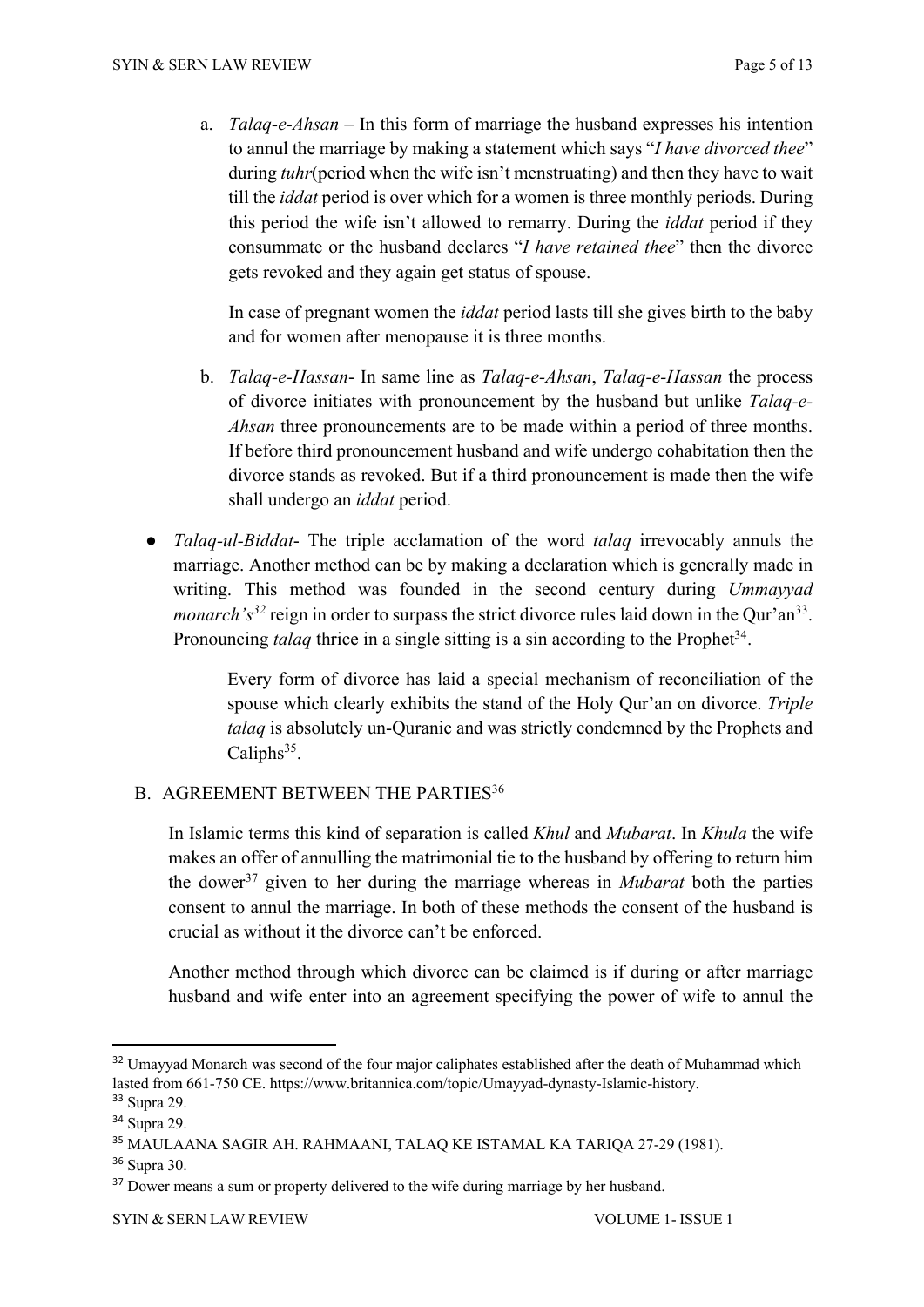marriage again with some reasonable reason, but shall be agreed upon by the husband. This method of divorce is called as *Tawfeez38* .

C. JUDICIAL SEPARATION

Section 2 of Dissolution of Muslim Marriage Act 1939 gives power to the women to claim for divorce39. This method is also referred *Faskh* to as power of the Muslim Kazi to pronounce divorce on the application of muslim wife whose Qur'anic basis lies in *Sura Nissa40*.

#### **DIVORCE EVOLVED AS A METHOD OF ABUSE**

The Qur'an mentions certain rights for women after divorce like maintenance after divorce, 'waiting period' of three months in the matrimonial house, etc but as the sole motive of divorce is lost how come all these rights can sustain. By virtue of *triple talaq* the biggest drawback is increase of frequency of divorce because of the alleviated process. This has gradually evolved as a method of abuse towards women in the Islamic society by the men. More than 3, 80,000 cases of *triple talaq* were recorded 1985-2019 which gives out an average of 11,260 cases per year41. States like Telangana, Andra-Pradesh, Maharastra, Uttar-Pradesh, West-Bengal, etc witnesses 70% of total cases of *triple talaq* in India<sup>42</sup>. The famous Shah Bano case who hailed from Madhya Pradesh reported 22, 801 cases since 1985 reason being the then Rajiv Gandhi government's countermanding the Supreme Court verdict<sup>43</sup>. But since the BJP led government has passed Muslim Women (Protection of Rights of Marriage) Act 2019 a significant reduction in cases of *triple talaq* can be noticed as it not came down to just 1,039 cases reported last  $year<sup>44</sup>$ .

#### **POST DIVORCE CUSTODY OF CHILDREN**

In the legal world words like guardianship and custody have two different meanings, same as Islamic world where guardianship is called *Wilayat* and custody is called as *Hidhanat*. Custody means possessing the child physically but in Islam *Hidhanat* means taking care and rising up a child on the other hand *Wilayat* means protecting a child. <sup>45</sup> The major difference between

<sup>38</sup> Mst. ZoIlaara Khatoon v. Mohd. Ibrahim, A.T.R. 1981 S.C. 1243.

<sup>&</sup>lt;sup>39</sup> Dissolution of Muslim Marriage Act 1939, Sec 2.

<sup>40</sup>Supra 16, Quran - Sura IV, (Nisaa).

<sup>&</sup>lt;sup>41</sup> Manish Anand, *Law criminalising triple talaq brings down cases to 1K from 11K in a year*, THE NEW INDIAN EXPRESS, (Jul. 31, 2020, 08:37 AM), https://www.newindianexpress.com/nation/2020/jul/31/lawcriminalising-triple-talaq-brings-down-cases-to-1k-from-11k-in-a-year-2177128.html.

<sup>42</sup> Id.

<sup>43</sup> Id.

<sup>44</sup> Id.

<sup>45</sup> Ayesha Rafiqq, *Child Custody in Classical Islamic Law and laws of contemporary Muslim World*, International Journal of Humanities and Social Sciences (2014),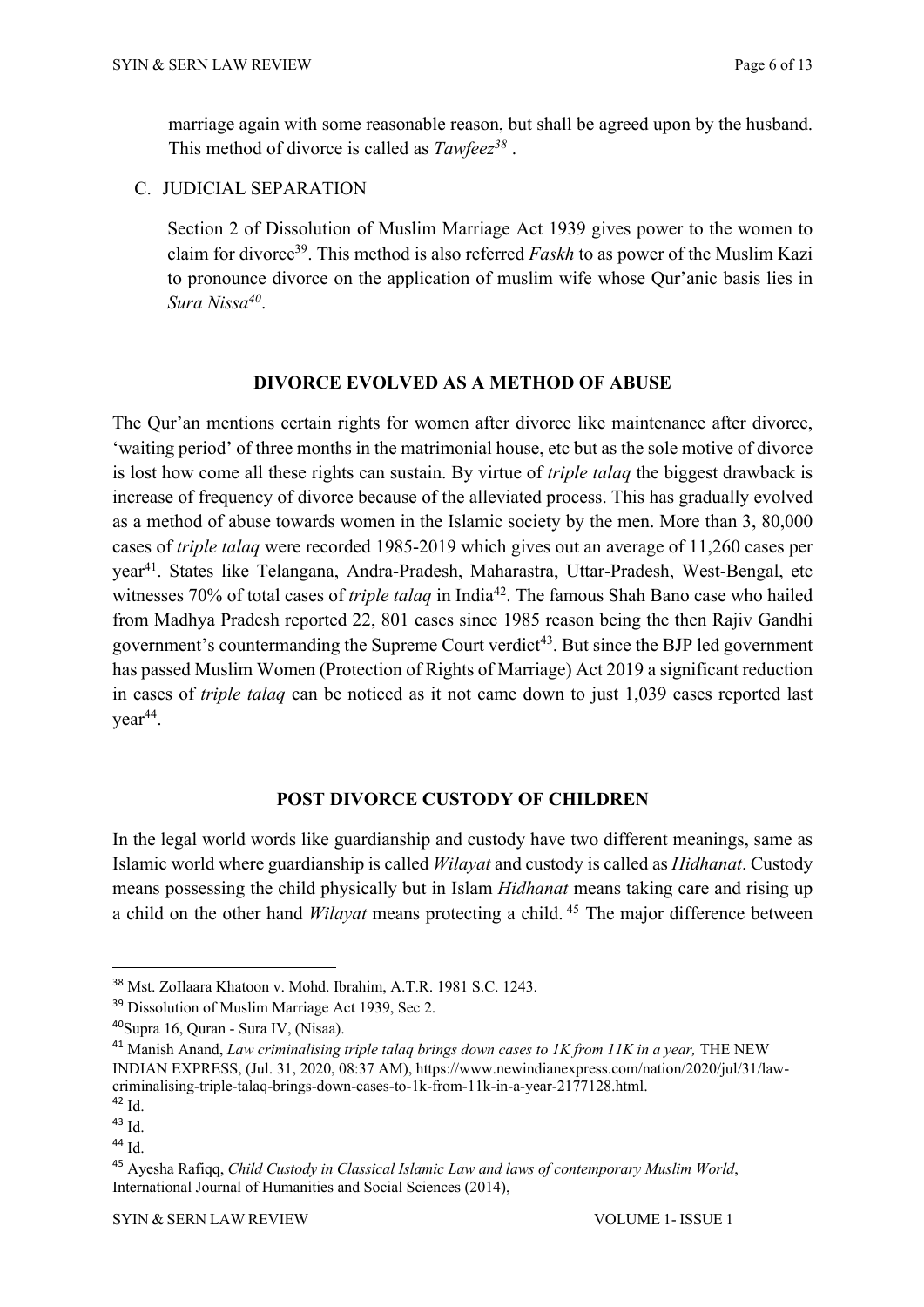these two concepts is that the former concerns with more of the emotional well-being of the child through nurturing whereas the latter concerns more about the decisions which might affect the present as well as future of the child<sup>46</sup>. *Hidhanat* is more mother oriented whereas *Wilayat* is more father dominated<sup>47</sup>.

In Islamic law laws relating to custody of law solely depends on two factors:

- Welfare of the child
- Reason as to why father or mother was disqualified from claiming custody of the child.

According to *Ibn Qayyam*<sup>48</sup>, the guardianship of a child can be distinguished under two heads<sup>49</sup>:

- On matters relating to money and marriage, father will prevail over the mother.
- Whereas on matters relating to nourishing and upbringing, mother would prevail over the father.

Even three principals were laid down by Prophet Mohammad on child custody:

- The mother posse preference over the child as long as she doesn't remarry<sup>50</sup>.
- In case both the parents practice different religion then the custody of child will be given to the parent who practices  $Islam<sup>51</sup>$ .
- After the age of 7, the child shall be given an option to choose either of his/her parent for his/her further custody<sup>52</sup>.

#### **RIGHT OF WOMEN AFTER DIVORCE**

In countries like Egypt the marriage contract gives equal rights to both men and women but most of the women are not aware of those rights hence get dominated by the men<sup>53</sup>. The President of Egypt Mubarak signed a new law on 29 January 2000 which granted *Egyptian women the right to file divorce on 'incompatibility' without providing evidence of the harm caused. To file a "no-fault" divorce or "Khula", a woman is not required to provide grounds for filing the request, but she has to agree to forfeit her rights to alimony and her maintenance* 

http://www.ijhssnet.com/journals/Vol\_4\_No\_5\_March\_2014/29.pdf.; Zia H Shah, *Divorce and Child Custody in Islam*, THE MUSLIM TIMES (Mar. 21, 2017), https://themuslimtimes.info/2017/03/27/divorce/.

<sup>46</sup> Zahraa, M., & Malek, N., *The Concept of Custody in Islamic Law*, 13(2) Arab Law Quarterly 155-177 (1998), http://www.jstor.org/stable/3381578.

<sup>47</sup> Al-Zhayli, W., Op. Cit., Vol. 4, pp. 14041.

<sup>48</sup> Ibn Qayyam is the son of the principal of school of Jawziyyah. He was an important medieval Islamic jurisconsult, theologian and spiritual writer.

<sup>49</sup> Supra 37.

<sup>50</sup> 8 AL BAAHIQUI, SUNAN AL KUBRRA, DAKKAN 4 (1937).

<sup>51</sup> Id.

<sup>52</sup> Id.

<sup>53</sup> Supra 17.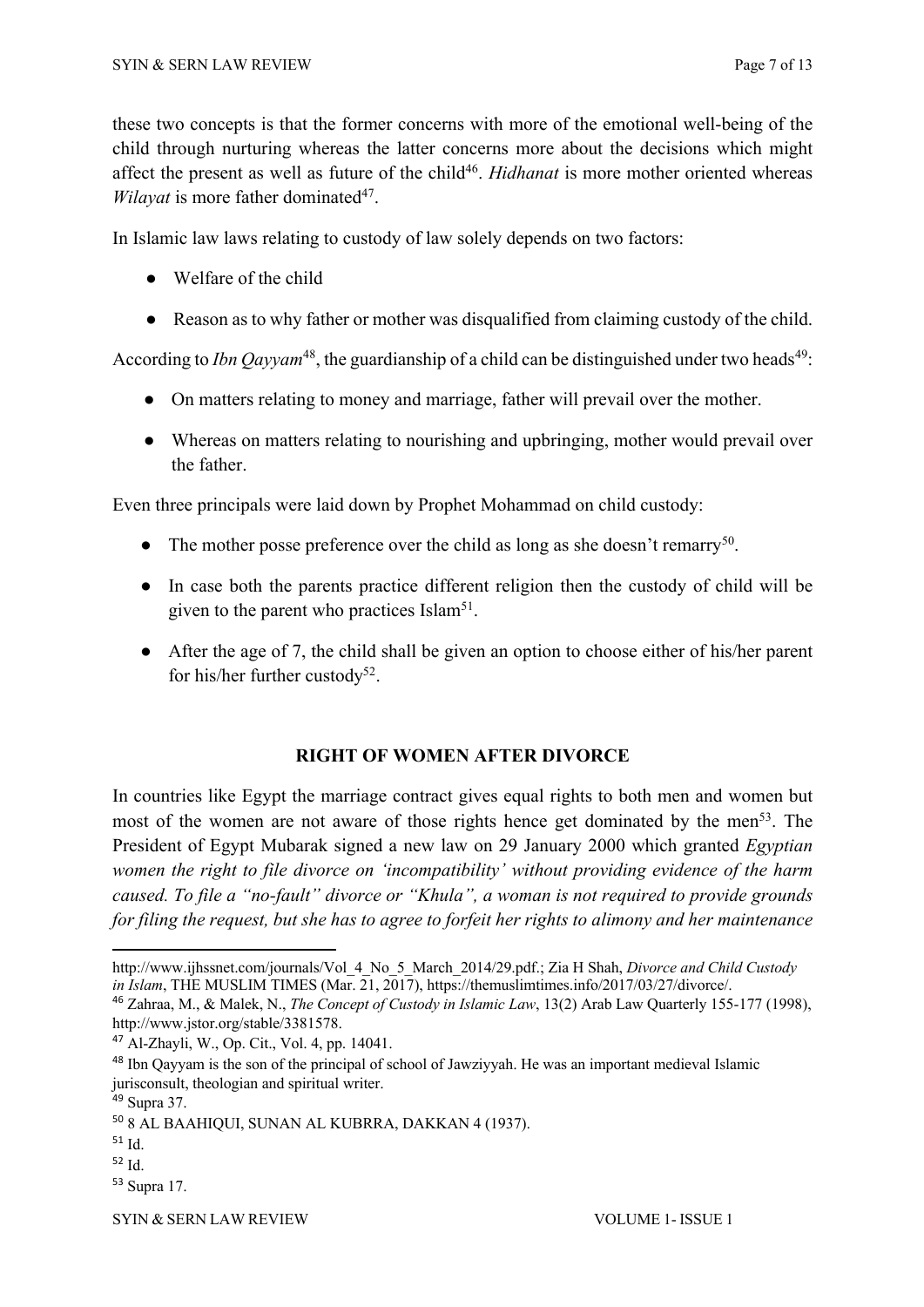*or "mu'akhar" as well as repay her advanced dowry or "muqaddam".* Muslim women are entitled to certain entitlements those are as follows:

- Not leaving a matrimonial house for a period of three months after divorce (known as *iddat*), (Quran 2:228, 65:4).
- Right to claim for maintenance for her infants and children like meals, clothes, health related stuffs, etc which can extend beyond three months.
- Denying her custody of her young children<sup>54</sup>

Jurists do agree that women can file a suit against her husband claiming all post-divorce entitlements from her divorced husband. It is a fallacy that Qur'an gives only men power to annul the marriage but in reality muslim women are also entitled to initiate the annulment of their marriage by paying her husband back some consideration, mostly dowry which the husband gave his wife during marriage, irrespective of his will. As discussed above the method is called *Khul55.* But the biggest flaw in this method is that the wife gets to proclaim divorce only if she gets permission of her husband or she has entailed herself with this power during marriage in her contract<sup>56</sup>. *Khul* is a method by which a wife can dissolve an unsuccessful marriage. It is in the words of The Holy Qur'an 2:229 which says "*There is no blame on either of them (the couple) if she gives something for her freedom*".

# **DIVORCE LAW IN OTHER ISLAMIC COUNTRIES**

#### *Pakistan*

Section 7 (3) of the Muslim Laws Ordinance (VIII) 1961 of Talaq says "*unless revoked earlier, shall not be effective until the expiration of 90 days from the date of notice (under sub-section 1) is given to the Chairman of the \ Union Council*"*.* Under Sub-Section 4, "*the Chairman is to constitute an Arbitration Council for the purpose of bringing about reconciliation between the parties*"*.* The greatest development noticeable from the ordinance is that it gives the husband time to think and open up opportunities to reconcile. Non submission of notice of *talaq* to the Chairman can be held as revocation of divorce. The main changes brought in by Muslim Family Laws Ordinance 1961 are as follows:

● Marriage Registration- Every marriage solemnized under Muslim Law shall be registered in accordance with the ordinance. Any failure to comply with the ordinance shall construe the wrong doer a simple imprisonment of three months or fine of Rupees 1000 or both.

<sup>54</sup> Supra 44.

<sup>55</sup> Jamal J. Nasir, *The Status of Women Under Islamic Law and Modern Islamic Legislation* 129, Brill (2009). <sup>56</sup> Premchand Dommaraju, *Divorce and Separation in India,* 42(2) POPULATION AND DEVELOPMENT REV., 195-223 (2016), http://www.jstor.org/stable/44015635.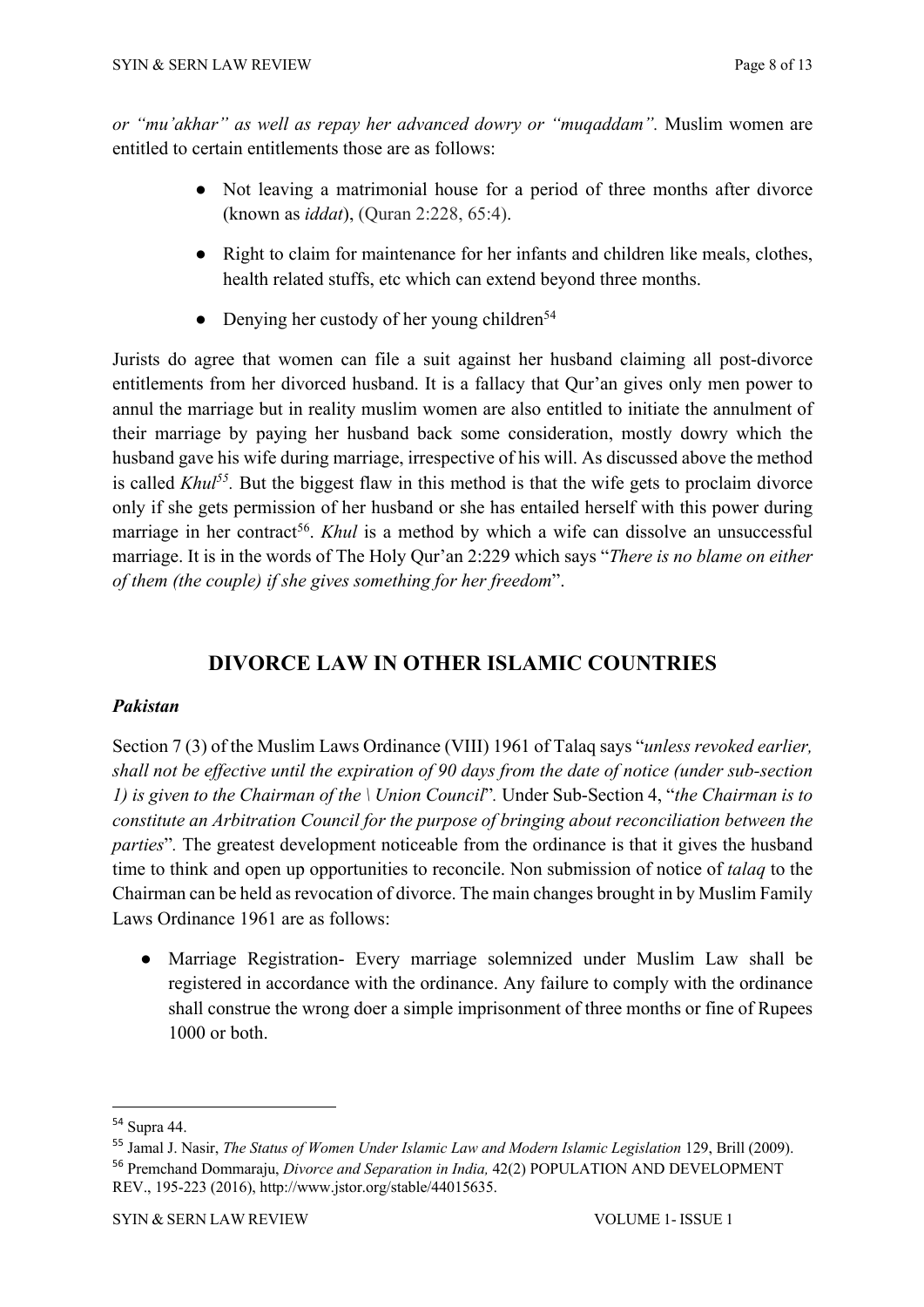- Talaq- On pronouncement of divorce a notice of the same shall be provided to both Chairman as well as the Wife. Non-compliment to the same shall draw punishment of imprisonment extendable up-to one year or fine of 5000 rupees or both.
- Unless revoked earlier, talaq shall not be effective until the 90 days period has been passed. The period starts from the date when the husband submits the notice to the Chairman.
- Within 30 days of notice to the Chairman, the Chairman shall constitute an arbitration panel in order to reconcile the matter between the couple.
- If the wife is pregnant then divorce can't be pronounced until she delivers or 90 days duration is over, whichever comes first.

All these provisions are evidently drawn from the holy Qur'an which promotes reconcile between spouses.

## *Syria*

Syrian Law Personal Statues 1953 has prohibited arbitrary pronouncement of divorce and if so done the wife is entitled to compensation equivalent to one year of maintenance which shall be in accordance with the financial position of the husband. The Syrian Law has also provided rights to muslim women to seek judicial divorce on following grounds:

- Husband not being able to fulfil sexual needs to the wife(Right forfeited if the defect was accepted by the wife except in the case of impotence).
- Loss of sanity of husband.
- If the husband went missing for more than one year.
- Inability of husband to maintain his wife.

After divorce the husband shall pay the wife maintenance known as *idda* for a period of nine month which might extend up to three years if the court finds out that the nature of divorce pronounced by the husband was arbitrary. Moreover when it comes to custody for boy until age of 9 and girls until age of 11 shall be retained to the mother.

#### *Sudan*

The divorce in the region of Sudan comes under the jurisdiction of Sudanese Personal Status laws. Divorce in here is also the same as other Islamic countries. In order to undergo divorce the husband shall pronounce "*I divorce you*" three times within a *iddat* period. After the completion of the period the court shall prepare official documents for the same which will be accepted by the Government and who in return will recognise the divorce. Apart from this in order to prohibit the abuse of *talaq* all three methods of approved *talaq* that is *hasan* and *ahsan*  are recognised by the law. The third method through which Sudanese couple can annul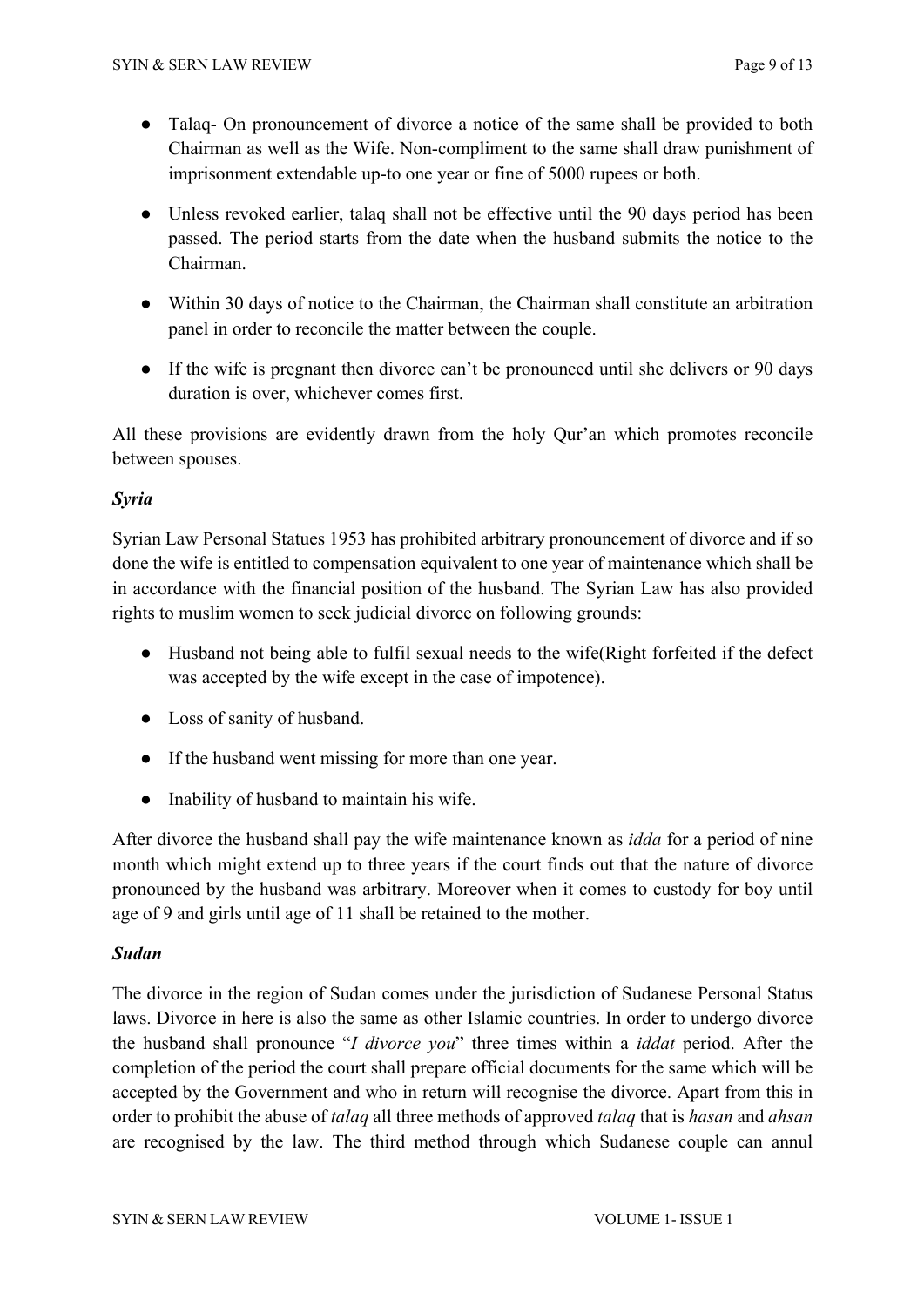marriage is through *Tafriq<sup>57</sup>* which is the only method in which the court intervenes. Five grounds on which application for the same can be filed are:

- Physical or Mental Injury
- Irreconcilable difference
- Any physical defect of husband which got discovered after marriage
- Failure to maintain wife
- Imprisonment or absence of husband without justification for one year.

## **ABROGATION OF** *TRIPLE TALAQ* **IN ISLAMIC COUNTRIES58**

#### *Algeria*

With a majority population of Sunni Muslim and Islam as State religion this country through amendment in 2005 amended Code of family Law 1984 Art 49 which says "*Divorce cannot be established except by a judgment of the court, preceded by an attempt at reconciliation for a period not exceeding three months*"*.*

# *Egypt*

A secular state with Sunni Muslim in majority amended Law of Personal Status 1929 whose Art 3 states that "*A Talaq accompanied by a number, expressly or impliedly, shall not be effective except as a single revocable divorce*". Moreover Art 4 of the act also states that any symbolic form of divorce is inapplicable, unless the husband intends the same.

#### *Jordan*

Code of Personal Status 1976 Art 90 of the State says that "*A divorce coupled with a number, expressly or impliedly, as also a divorce repeated in the same sitting, will not take effect except as a single divorce*"*.* Only approved forms of divorce are applicable in the State which can be proved by Art 94 of the code which says that "*Every divorce shall be revocable except the final third, one before consummation and one with consideration*".

## *Kuwait*

With Islam as its official religion with majority of Sunni Muslim, the State has abrogated *triple talaq* in all forms evident Art 109 of Code of Personal Status 1984 which states that "*If a Talaq is pronounced with a number (two, three) by words, signs or writing, only one Talaq shall take effect*".

<sup>&</sup>lt;sup>57</sup> Tafriq is a form of divorce in which the court intervenes.

<sup>&</sup>lt;sup>58</sup> Tahir Mahmod & Saif Mahmod (Universal Law Publishing Co. Pvt. Ltd., New Delhi, 2012).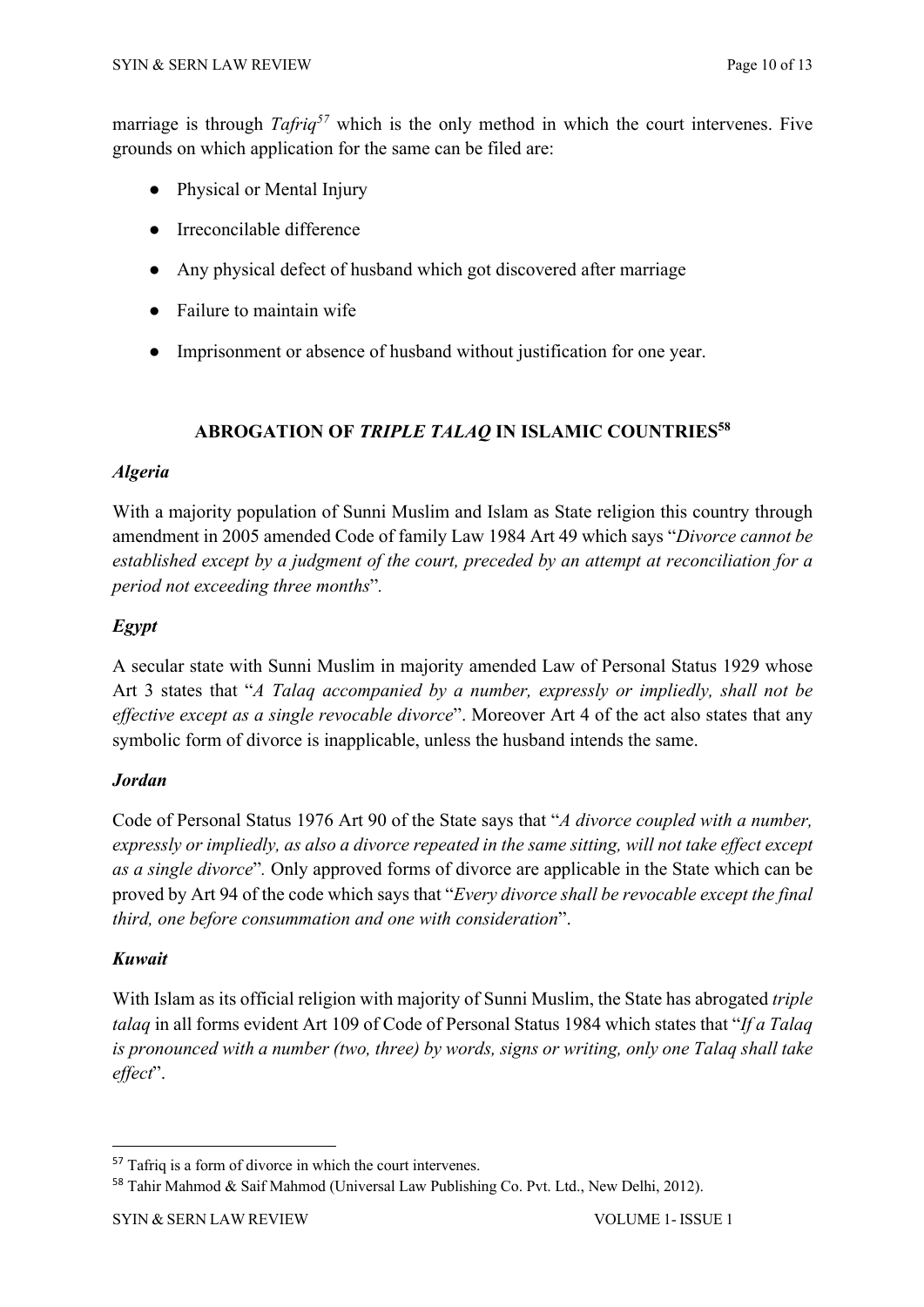#### *Iraq*

With majority of Shia Muslims this Islamic country abrogated the practice of *triple talaq* by amendment of 1987 of Code of Personal Status 1959 whose Art 37 states that "(1) *Where a Talaq is coupled with a number, express or implied, not more than one divorce shall take place* (2) *If a woman is divorced thrice on three separate occasions by her husband, no revocation or remarriage would be permissible after that*".

Also countries like Lebanon, Libya, Morocco, Sudan, Syria, Tunisia, UAE, Yemen, Indonesia, Malaysia, Philippines, etc have repealed irrevocable method of divorce<sup>59</sup>.

#### **JUDICIAL APPROACH**

#### *Jiauddin Ahmed v. Anwar Begum***<sup>60</sup>**

The crux case is claimed for maintenance u/s 125 of Code of Criminal Procedure (hereinafter to be referred as CrPC). Anwar Begum stayed with her husband Jiauddin Ahmed for 9 months after their marriage was solemnised and they also consummated. After that she alleged that her husband tortured her and hence she went to her parents who were daily workers. Her claim for maintenance was granted by First Class Magistrate of Tinsukia which was challenged by Jiauddin before Guwahati High Court on grounds that the divorce was pronounced by following the procedure of *Talaq-e-Biddat*. By referring to eminent scholars like Mahammad Ali, and Yusuf Ali ruled out Macnaghten observation which says "*there is no occasion for any particular cause for divorce, and mere whim is sufficient '' which* spurn up the concept of considering wife as chattel of husband. The Holy Qur'an clearly states that there shall be a strong reason for divorce and all attempts of reconciliation shall be made. Hence the court held that due to lack of evidence of pronouncement of *talaq*, lack of reasonable cause, no attempt of reconciliation and absence of arbitrator lead to an invalid divorce. Hence the court rewarded Anwar Begum maintenance from her husband.

#### *Must. Rukia Khatun v. Abdul Khalique Laskar***<sup>61</sup>**

The Facts of the case involve a couple living together for three months and during the time they consummated but after that husband abandoned the wife, neglected her and refused to pay her maintenance. The wife moves a petition claiming for maintenance u/s 125<sup>62</sup> which was rejected by the Sub-Divisional Judicial Magistrate which further was challenged in front of Guwahati High Court. The husband claims that he divorced her through *talaq-e-biddat* on 12/04/1972 and also executed a talaknama. Validity of the divorce was challenged in the court of law. The bench observed that "It is a popular fallacy that a Muslim male enjoys, under the Quranic law, Unbridled Authority to liquidate the marriage. The whole Quran expressly *forbids* 

<sup>59</sup> Id

<sup>60</sup> Jiauddin Ahmed v. Anwara Begum, (1981) 1 GLR 358.

<sup>61</sup> Must. Rukia Khatun v. Abdul Khalique Laskar, (1981) 1 GLR 375.

<sup>62</sup> Code of Criminal Procedure, 1973, S.125.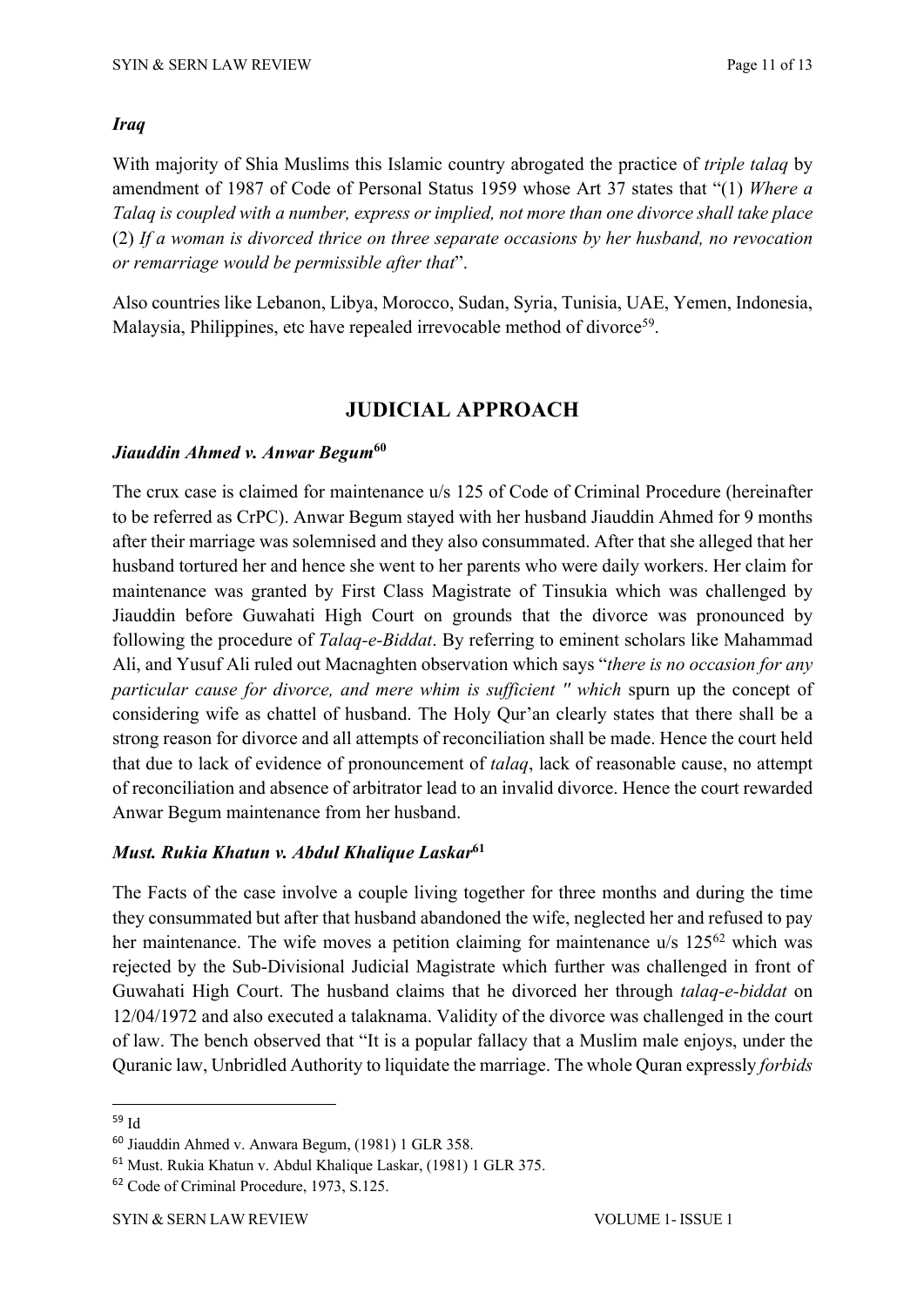*a man to seek pretexts for divorcing his wife, so long as she remains faithful and obedient to him, 'if they (namely, women) obey you, then do not seek a way against them''* (Quran IV: 34).

#### *Shayara Bano & Ors v. Union Of India & Ors***<sup>63</sup>**

This landmark case has a significant role in development of divorce laws in India as it touched and criminalised one part of Islamic culture that is *talaq-e-biddat.* Para 21 of the case clearly states that *talaq-e-bidat* after interpretation of 'verses' of the Qur'an its quite evident that *talaqe-biddat* is not in conformity with the unambiguous edicts of the Qur'an and hence can't be termed as part of Muslim personal law board. The facts of the case involve Shayara Bano who was divorced through *talaq-e-biddat* in presence of two eye-witnesses Mohammed Yaseen and Ayaaz Ahmad by her husband Rizwan Ahmad. Following contentions were filed by the Petitioner: Pronouncement of *talaq-e-biddat* by her husband shall be declared void-ab-initio.

It was observed that *triple talaq* is a form of un-codified and only because it is been practiced from archaic it can upheld its validity as custom64 and "*What is held to be bad in the Holy Quran cannot be good in Shariat and, in that sense, what is bad in theology is bad in law as well*"65. The contention also arose as to whether personal laws can be interfered as they are protected by Art 25<sup>66</sup>. The justices couldn't decide the balance between Art 25 and Art 14, 15 and 2167. As Sec 2 of Muslim Personal Law board authorises *triple talaq* which is violative of fundamental right of an individual hence it shall be declared unconstitutional. Moreover it didn't form part of 'essential religious practice' hence can be repealed. Hence, the argument between Justice Nariman, and Justice Lalit came to a conclusion as Justice Joseph and by majority of 3:2 the *Triple-Talaq* was abrogated.

## **CONCLUSION AND RECOMMENDATION**

The *Shariah Law* which is based on *the Quran* and *the Hadith* is the religious law which forms the basis of Islamic traditions. Even the prophet criticized the practice of divorce which is evident from his sayings, that is "*Man who divorce often is cursed by the God*".

The following study concludes with the fact that mere religious awareness and good conscience can drive out the problem of dominance of men in society and also gain women entitlements after divorce. The biggest criticism which the *triple talaq* concept faces is that it is very easy to annul the marriage which persuades women to live a dormant life under their husband. *Shariah Law* is claimed to be an offspring of the Holy Qur'an but some of its provisions are misinterpreted by the men and *triple talaq* is a classic example of that. In most of the cases the

<sup>63</sup> Shayara Bano and Ors. v. Union of India (UOI) and Ors., (2017) 9 SCC 1.

<sup>64</sup> Nazeer v. Shemeema, 2017 (1) KLT 300.

 $65$  Id.

<sup>66</sup> INDIA CONST. art 25. Art 25 gives freedom to its citizens of conscience and free profession, practice and propagation of religion.

<sup>&</sup>lt;sup>67</sup> INDIA CONST. art 14, 15 and 21. Art 14 guarantees right to equality amongst citizens. Art 15 prohibits discrimination by State on the basis of race, caste, creed, sex, religion or place of birth. Art 21 gives right to life to its citizens.